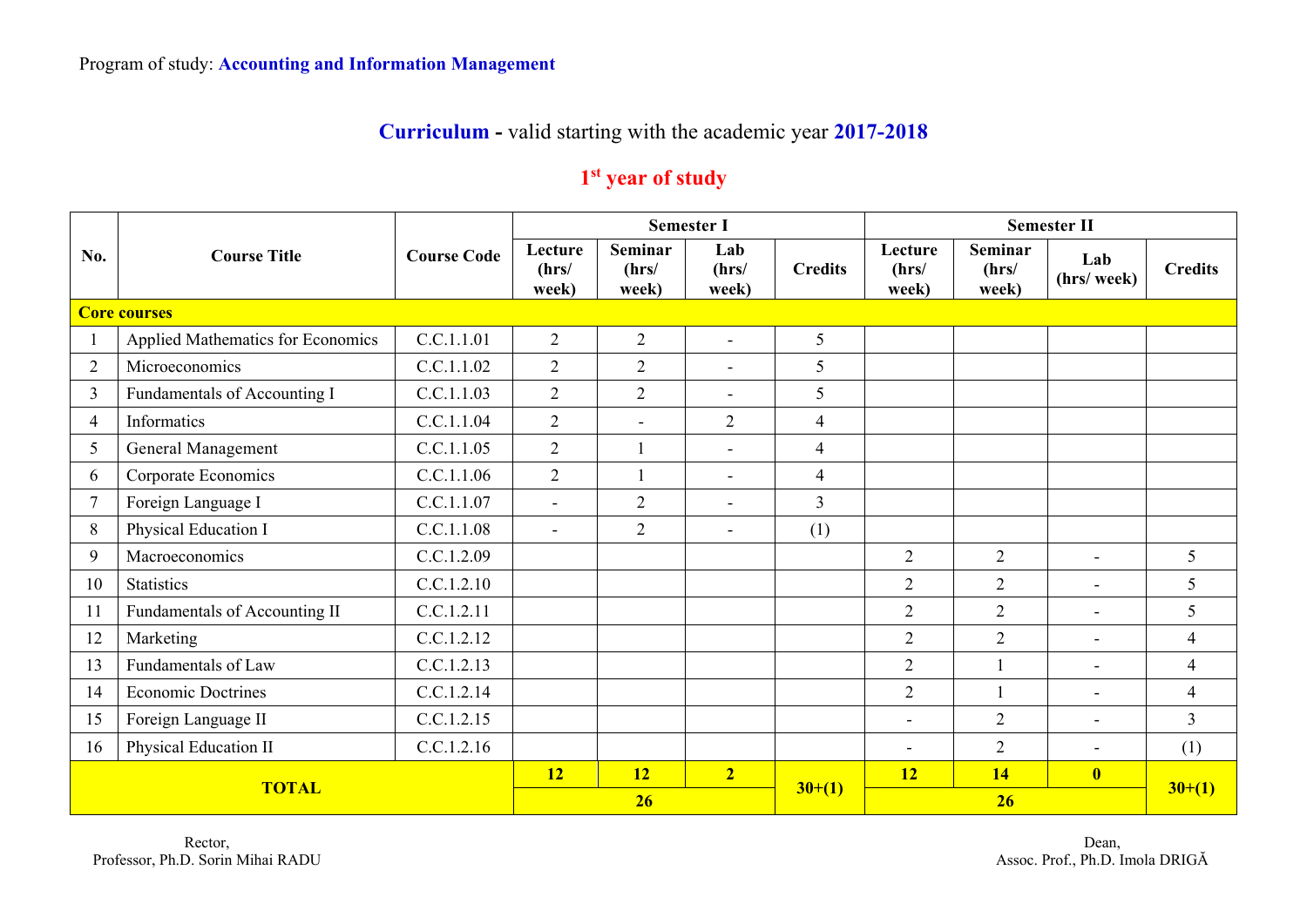## **2nd year of study**

|                         |                                            |                |                           | <b>Semester III</b>       |                       |                | <b>Semester IV</b>        |                           |                          |                |
|-------------------------|--------------------------------------------|----------------|---------------------------|---------------------------|-----------------------|----------------|---------------------------|---------------------------|--------------------------|----------------|
| No.                     | <b>Course Title</b>                        | Course<br>Code | Lecture<br>(hrs/<br>week) | Seminar<br>(hrs/<br>week) | Lab<br>(hrs/<br>week) | <b>Credits</b> | Lecture<br>(hrs/<br>week) | Seminar<br>(hrs/<br>week) | Lab<br>(hrs/<br>week)    | <b>Credits</b> |
|                         | <b>Core courses</b>                        |                |                           |                           |                       |                |                           |                           |                          |                |
|                         | Public Finance                             | C.C.2.1.01     | $\overline{2}$            | $\overline{2}$            | $\overline{a}$        | 5              |                           |                           |                          |                |
| $\overline{2}$          | <b>Financial Accounting I</b>              | C.C.2.1.02     | 2                         | $\overline{2}$            | $\overline{a}$        | 6              |                           |                           |                          |                |
| $\mathbf{3}$            | <b>Computer Programming</b>                | C.C.2.1.03     | $\overline{2}$            | $\blacksquare$            | $\overline{2}$        | 5              |                           |                           |                          |                |
| $\overline{4}$          | Information Systems for Decision Making    | C.C.2.1.04     | 2                         | $\blacksquare$            | $\overline{2}$        | 5              |                           |                           |                          |                |
| 5                       | <b>Business Law</b>                        | C.C.2.1.05     | $\overline{2}$            |                           |                       | $\overline{4}$ |                           |                           |                          |                |
| 6                       | Foreign Language III                       | C.C.2.1.06     | $\overline{a}$            | $\overline{2}$            |                       | $\overline{2}$ |                           |                           |                          |                |
| $7\overline{ }$         | Physical Education III                     | C.C.2.1.07     | $\blacksquare$            | 1                         | L,                    | (1)            |                           |                           |                          |                |
| 8                       | Econometrics                               | C.C.2.2.08     |                           |                           |                       |                | $\overline{2}$            | $\overline{2}$            | $\ddot{\phantom{1}}$     | 5              |
| 9                       | <b>Financial Accounting II</b>             | C.C.2.2.09     |                           |                           |                       |                | $\overline{2}$            | $\overline{2}$            | $\overline{\phantom{a}}$ | 5              |
| 10                      | Corporate Financial Management             | C.C.2.2.10     |                           |                           |                       |                | $\overline{2}$            | $\overline{2}$            |                          | 5              |
| 11                      | Taxation                                   | C.C.2.2.11     |                           |                           |                       |                | $\overline{2}$            | $\overline{2}$            |                          | 5              |
| 12                      | Money and Credit                           | C.C.2.2.12     |                           |                           |                       |                | $\overline{2}$            | $\overline{2}$            | $\overline{\phantom{a}}$ | $\overline{4}$ |
| 13                      | Physical Education IV                      | C.C.2.2.13     |                           |                           |                       |                | $\overline{a}$            |                           |                          | (1)            |
| 14                      | Internship                                 | C.C.2.2.14     |                           |                           |                       |                |                           |                           | 90h                      | $\overline{3}$ |
| <b>Elective courses</b> |                                            |                |                           |                           |                       |                |                           |                           |                          |                |
| 15.1                    | Economic Forecast /                        | C.C.2.1.15     | $\overline{2}$            |                           |                       | $\overline{3}$ |                           |                           |                          |                |
| 15.2                    | Insurance and Reinsurance                  | C.C.2.1.16     |                           |                           |                       |                |                           |                           |                          |                |
| 16.1                    | Business Investment Strategies /           | C.C.2.2.17     |                           |                           |                       |                | $\overline{2}$            | $\overline{2}$            |                          | 3              |
| 16.2                    | Management Information Systems Development | C.C.2.2.18     |                           |                           |                       |                |                           |                           |                          |                |
| <b>Optional courses</b> |                                            |                |                           |                           |                       |                |                           |                           |                          |                |
| 17                      | <b>Budget and Public Treasury</b>          | C.C.2.2.19     |                           |                           |                       |                | (2)                       | (1)                       | $\blacksquare$           | (3)            |
| <b>TOTAL</b>            |                                            | 12             | 9                         | $\overline{\mathbf{4}}$   | $30+(1)$              | <b>12</b>      | 13                        | $\overline{\mathbf{0}}$   |                          |                |
|                         |                                            | 25             |                           |                           |                       | 25             |                           | $30+(1)$                  |                          |                |